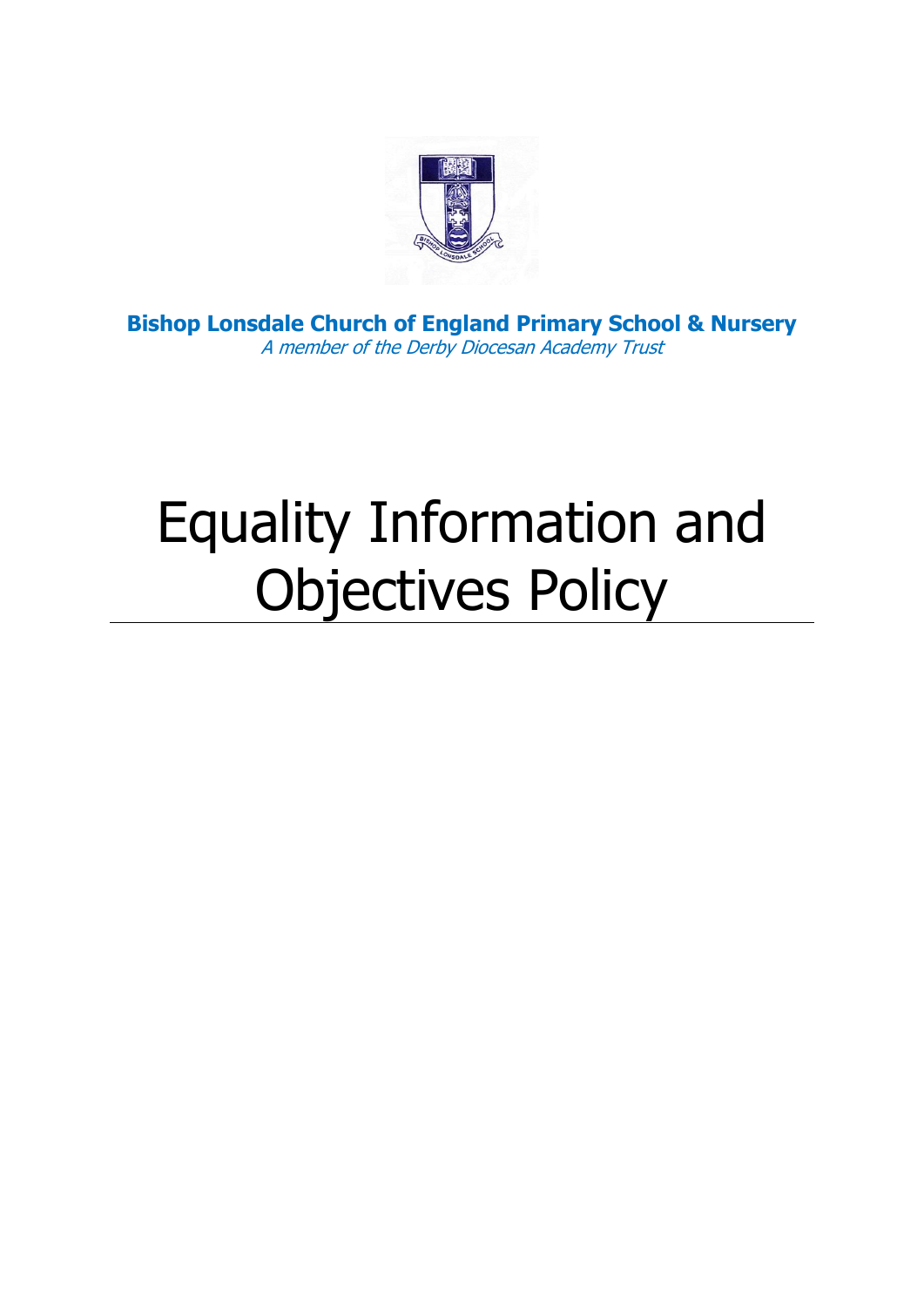#### **Contents:**

#### [Statement of intent](#page-1-0)

- 1. Legislative framework
- 2. [Principles and aims](#page-3-0)
- 3. [Objectives](#page-4-0)
- 4. [Roles and responsibilities](#page-5-0)
- 5. [Gender reassignment](#page-6-0)
- 6. [Uniform/dress policy](#page-7-0)
- 7. [Curriculum](#page-7-1)
- 8. [Promoting equality](#page-7-2)
- 9. [Addressing prejudice-related incidents](#page-8-0)
- 10. [Appeal process](#page-8-1)
- 11. [Monitoring and review](#page-9-0)

#### <span id="page-1-0"></span>**Statement of intent**

Bishop Lonsdale Church of England Primary School recognises that certain groups in society have historically been disadvantaged on account of unlawful discrimination they have faced on the basis of their race, gender, disability, religion/belief, sexual orientation or age.

This policy will put in place a range of actions to eliminate prejudice, unlawful discrimination and victimisation within the school community and workforce.

Signed by:

Headteacher Date: Date: Date: Date: Date: Date: Date: Date: Date: Date: Date: Date: Date: Date: Date: Date: Date: Date: Date: Date: Date: Date: Date: Date: Date: Date: Date: Date: Date: Date: Date: Date: Date: Date: Date:

and Chair of governors and Date: All Chair of governors and Date: All Chair Of Bate: All Chair Of Bate: All Cha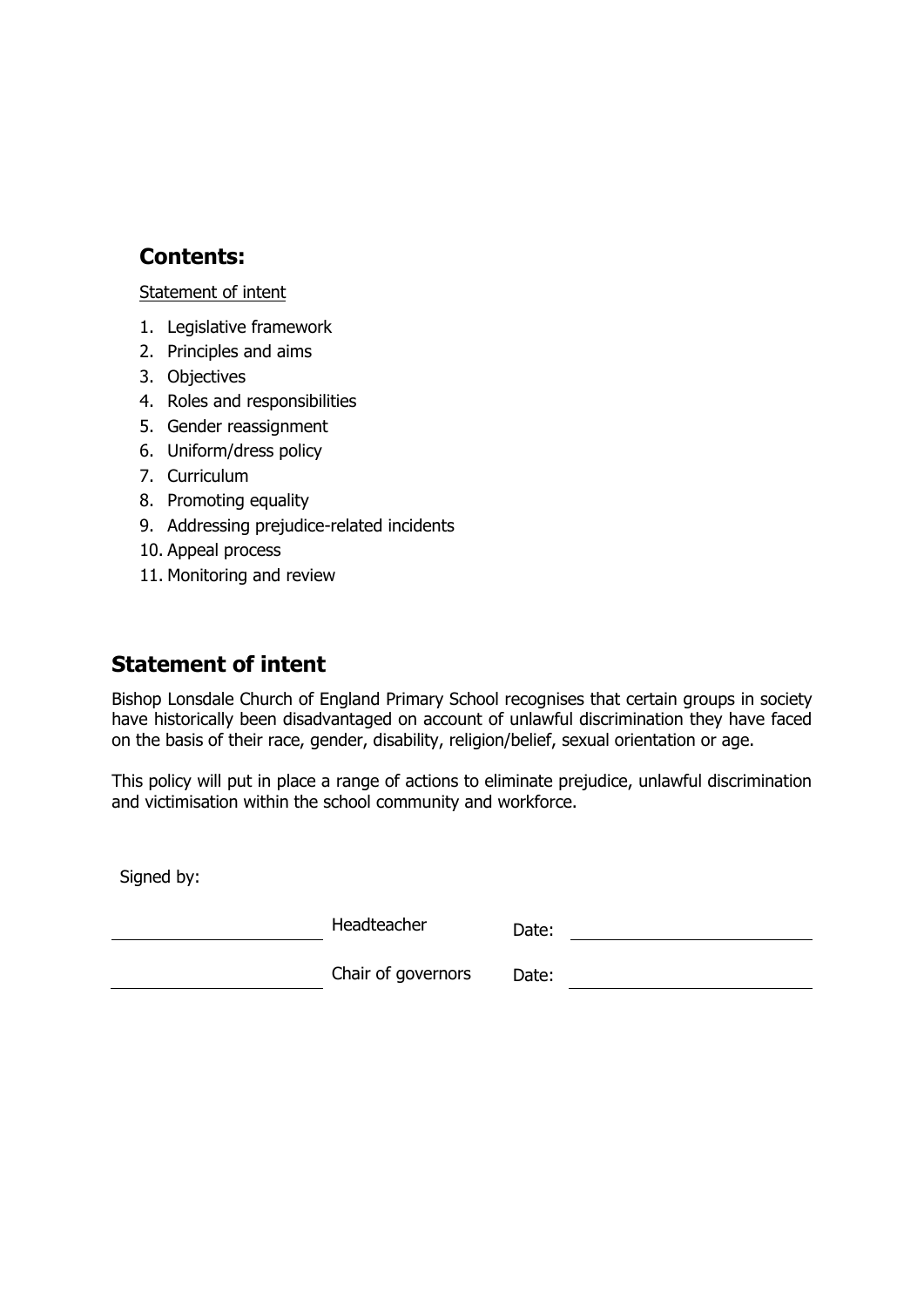# 1.Legislative framework

- 1.1. This policy has due regard to statutory legislation including, but not limited to, the following:
	- UN Convention on the Rights of the Child
	- UN Convention on the Rights of Persons with Disabilities
	- Human Rights Act 1998
	- Special Educational Needs Regulations 2014
	- Education and Inspections Act 2006
	- Equality Act 2010
	- The Equality Act 2010 (Specific Duties) Regulations 2011
- 1.2. The Equality Act 2010 provides a modern, single legal framework with three broad duties:
	- Eliminate discrimination
	- Advance equality of opportunity
	- Foster good relations
- 1.3. Bishop Lonsdale Primary School fully understands the principles of the Act and the work needed to ensure that those with protected characteristics are not discriminated against and are given equal opportunities.
- 1.4. A protected characteristic, under the Act, is as follows:
	- Age
	- Disability
	- Race, colour, nationality, ethnic or national origin
	- Sex (including transgender people)
	- Gender reassignment
	- Maternity and pregnancy
	- Religion and belief
	- Sexual orientation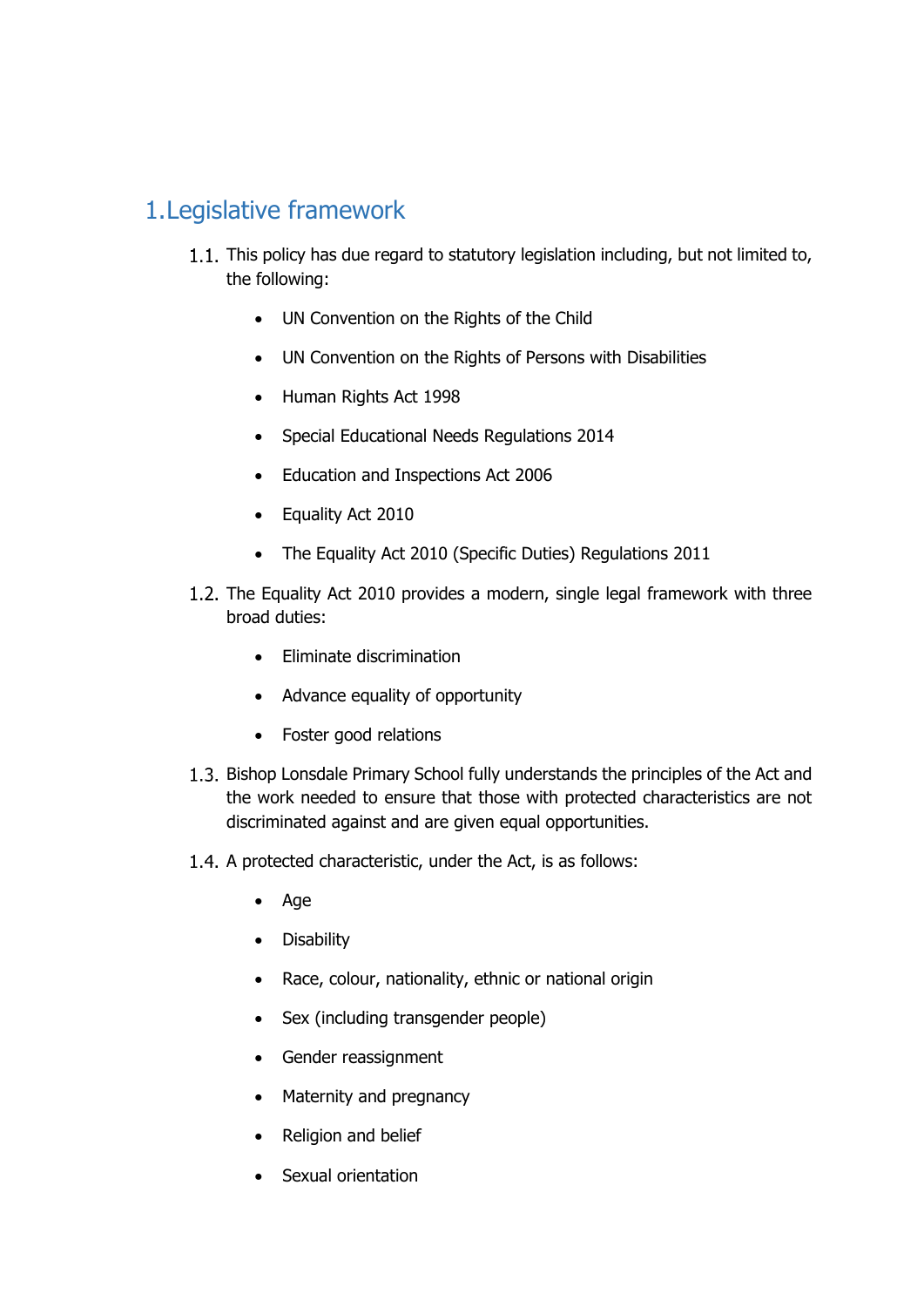- Marriage and civil partnership (for employees)
- 1.5. The Act makes it unlawful for the responsible body of a school to discriminate against, harass or victimise a pupil or potential pupil:
	- In relation to admissions.
	- In the way it provides education for pupils.
	- In the way it provides pupils access to any benefit, facility or service.
	- By excluding a pupil or subjecting them to any other detriment.

#### <span id="page-3-0"></span>2.Principles and aims

- 2.1. We see all learners and potential learners, and their parents and carers, as of equal value, regardless of their race, gender, disability, religion/belief, sexual orientation or age.
- 2.2. Our policies, procedures and activities must not discriminate but must nevertheless take account of differences of life-experience, outlook and background, and in the kinds of barriers and disadvantages which people may face in relation to their race, gender, disability, religion/belief, sexual orientation or age.
- 2.3. Bishop Lonsdale Primary School will promote race equality and have due regard to eliminate unlawful racial discrimination, promote equality of opportunity and promote good relations between people of different racial groups.
- Bishop Lonsdale Primary School will promote disability equality throughout the school, ensuring equality of opportunity, eliminating unlawful discrimination, eliminating disability-related harassment and encouraging participation by disabled people in public life.
- 2.5. Bishop Lonsdale Primary School will promote gender equality by eliminating unlawful discrimination and harassment, and promote equality of opportunity between men and women, girls and boys.
- 2.6. Transgender people are explicitly covered by the gender equality duty. For the purposes of this policy, the term 'transgender' refers to an individual whose gender expression or identity is different from that traditionally associated with the sex they were assigned at birth. This school will respect the confidentiality of those seeking gender re-assignment and will provide a supportive environment within the social community.
- 2.7. Bishop Lonsdale Primary School is opposed to all forms of prejudice and recognises that children and young people who experience any form of prejudice-related discrimination may fare less well in the education system.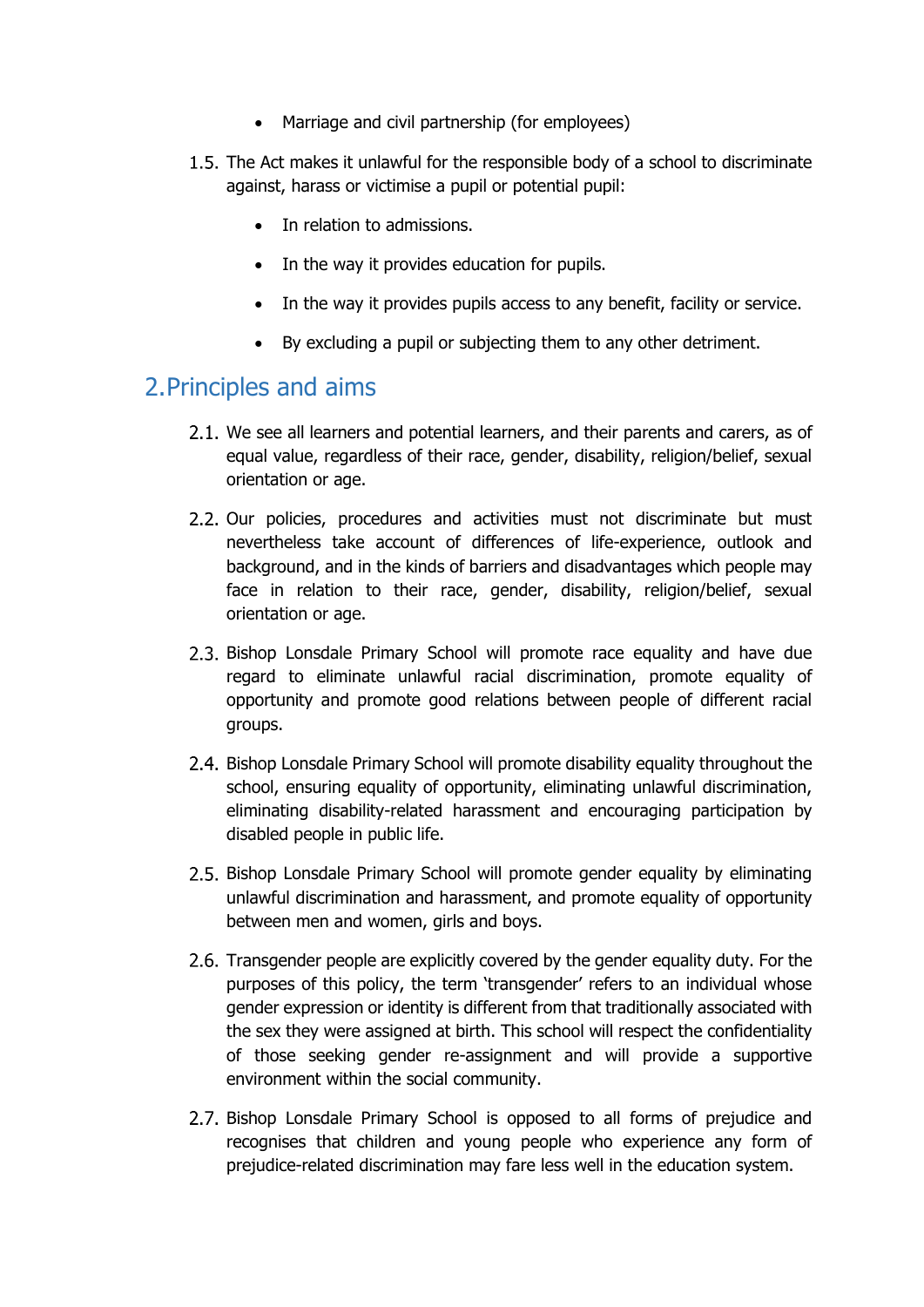- 2.8. Bishop Lonsdale Primary School will ensure that all staff comply with the appropriate equality legislation and regulations.
- 2.9. Bishop Lonsdale Primary School's Admissions Policy will not discriminate in any way.
- 2.10. The school will:
	- Ensure staff are aware of their responsibilities, are given necessary training and support, and report progress to the governing body.
	- Ensure that the recording and reporting of equality and diversity is sufficiently scrutinised.
	- Foster positive attitudes and relationships, and a shared sense of cohesion and belonging, and ensure this is promoted in our policies, procedures and activities.
	- Observe good equalities practice in staff recruitment, retention and development, and ensure that all policies and procedures benefit all employees and potential employees regardless of their race, gender, disability, religion/belief, sexual orientation or age, and with full respect for legal rights relating to pregnancy and maternity.
	- Reduce and remove inequalities and barriers that already exist.
	- Engage with a range of groups and individuals to ensure that those who are affected by a policy, procedure or activity are consulted and involved in the design of new policies, and in the review of existing ones.
	- Ensure that policies, procedures and activities benefit society as a whole, both locally and nationally, by fostering greater social cohesion, and greater participation in the public life of everyone, regardless of their race, gender, disability, religion/belief, sexual orientation or age.
	- Ensure staff promote an inclusive and collaborative ethos in the school, challenging inappropriate language and behaviour, responding appropriately to incidents of discrimination and harassment, and showing appropriate support for pupils with additional needs, maintaining a good level of awareness of issues surrounding equalities.

# <span id="page-4-0"></span>3.Objectives

- Whilst continuously aiming to improve the implementation of equality-related policies and procedures, Bishop Lonsdale Primary School has established the following objectives:
	- To monitor changes to the curriculum to ensure they result in good outcomes for pupils in all vulnerable groups, and to review the curriculum in light of new performance measures.
	- To offer appropriate qualifications in English for pupils in all vulnerable groups.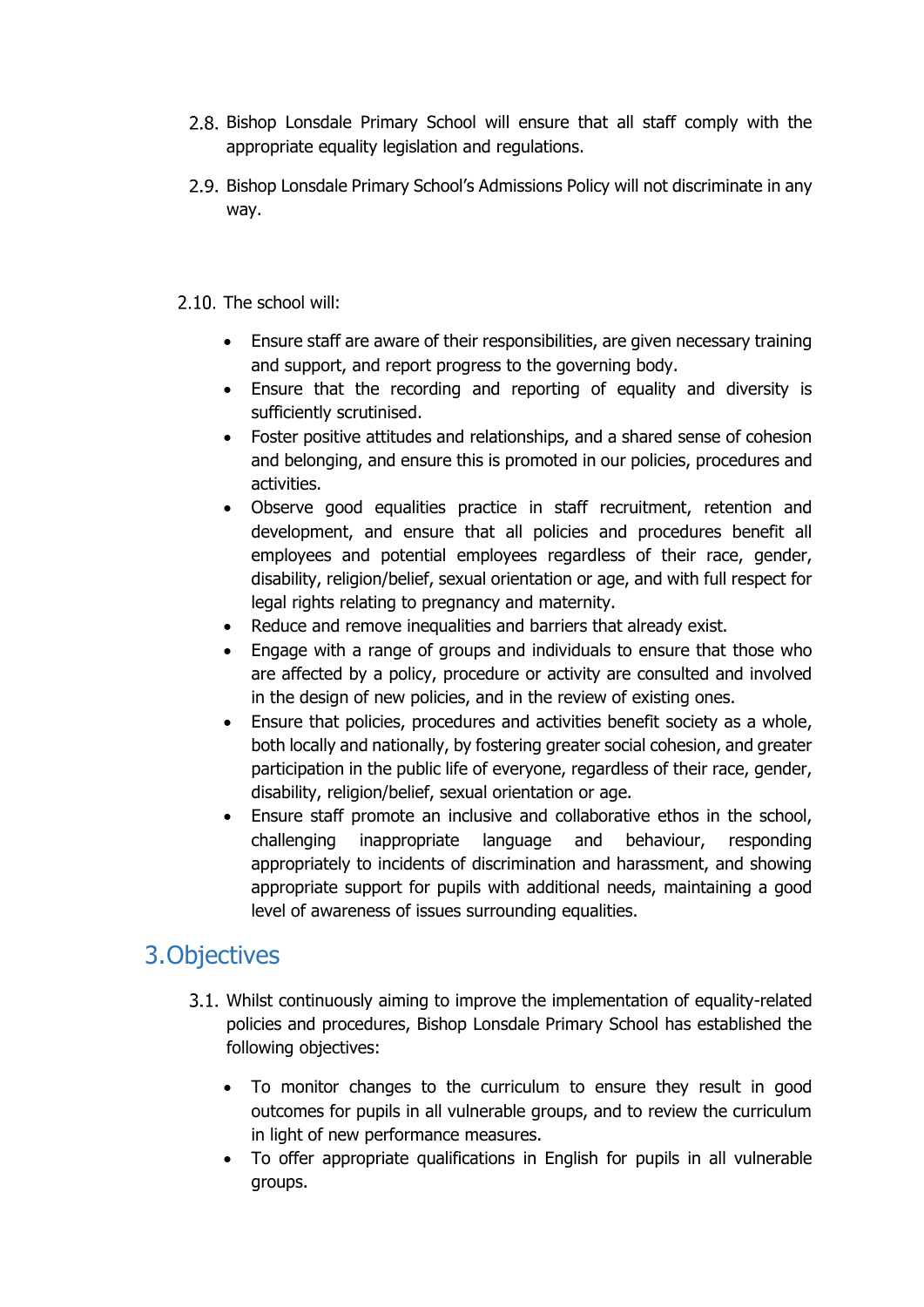- To improve the quality of support for pupils in all vulnerable groups in the classroom.
- To continue to explore the use of new technologies to support pupils in all vulnerable groups in accessing their learning. With special investigation taking place regarding the use of technology in modern foreign languages, internal exams and group work.

# <span id="page-5-0"></span>4.Roles and responsibilities

4.1. The governing body will:

- Ensure that Bishop Lonsdale Primary School complies with the appropriate equality legislation and regulations.
- Meet its obligations under the Public Sector Equality Duty to publish equality objectives.
- Ensure that the school's policies and procedures are developed and implemented with appropriate equality impact assessments informing future plans.
- Ensure that the recording and reporting of equality and diversity data is sufficiently scrutinised.
- Ensure that Bishop Lonsdale Primary School's Admissions Policy does not discriminate in any way.
- Ensure equal opportunities in its staff recruitment and promotion practices, CPD programmes and in membership of the governing body.
- Proactively recruit high-quality applicants from under-represented groups.
- Provide information in appropriate and accessible formats.
- Ensure that the necessary disciplinary measures are in place to enforce this policy.
- 4.2. The headteacher will:
	- Implement the policy and its procedures.
	- Ensure that all staff members receive the appropriate equality and diversity training as part of their HR induction and CPD.
	- Ensure that all parents, visitors and contractors are aware of, and are in compliance with, the provisions of this policy.
	- Actively challenge and take appropriate action in any case of discriminatory practice.
	- Address any reported incidents of harassment or bullying in line with DfE guidance.
	- Produce an annual report on the progress of implementing the provisions of this policy.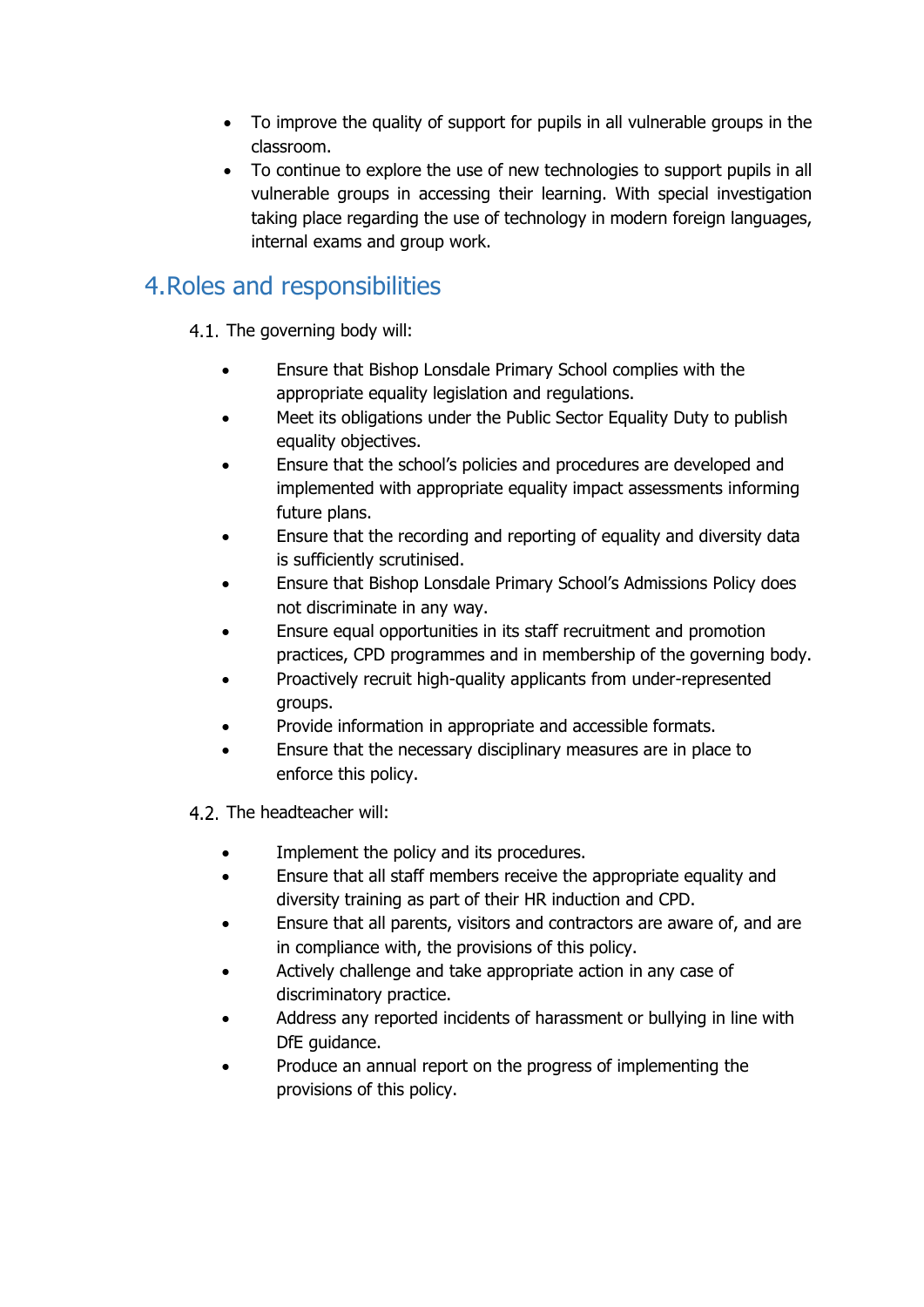- 4.3. Employees will:
	- Be mindful of any incidence of harassment or bullying in the school.
	- Address any minor issues of harassment or bullying in the school and report any major breaches of the policy to the headteacher.
	- Identify and challenge bias and stereotyping within the curriculum and the school's culture.
	- Promote equality and good relations, and not harass or discriminate in any way.
	- Monitor students' progress and academic needs to ensure the appropriate support is in place.
	- Keep up-to-date with equality legislation and its application by attending the appropriate training.
- 4.4. Students will:
	- Not discriminate or harass any other pupil or staff member.
	- Actively encourage equality and diversity in the school by contributing their cultural experiences and values.
	- Report any incidences of bullying or harassment, whether to themselves or to others, to their class teacher or to another member of the school staff.
	- Abide by all the school's equality and diversity policies, procedures and codes.
- Bishop Lonsdale Primary School will have an equality page on its website, in order to demonstrate how it is complying with the Public Sector Equality Duty in the Equality Act 2010, and advancing equality of opportunity.

# <span id="page-6-0"></span>5.Gender reassignment

- The Act ensures legal protection against discrimination (direct or indirect) for everyone under the nine protected characteristics mentioned previously, including gender reassignment.
- 5.2. A person has the protected characteristic of gender reassignment if that person is proposing to undergo, is undergoing or has undergone a process (or part of a process) for the purpose of reassigning the person's sex by changing physiological or other attributes of sex.
- 5.3. All members of staff and pupils have a right to privacy, which includes the right to keep one's transgender status confidential. School staff should not disclose information that may reveal a child or other staff member's transgender status.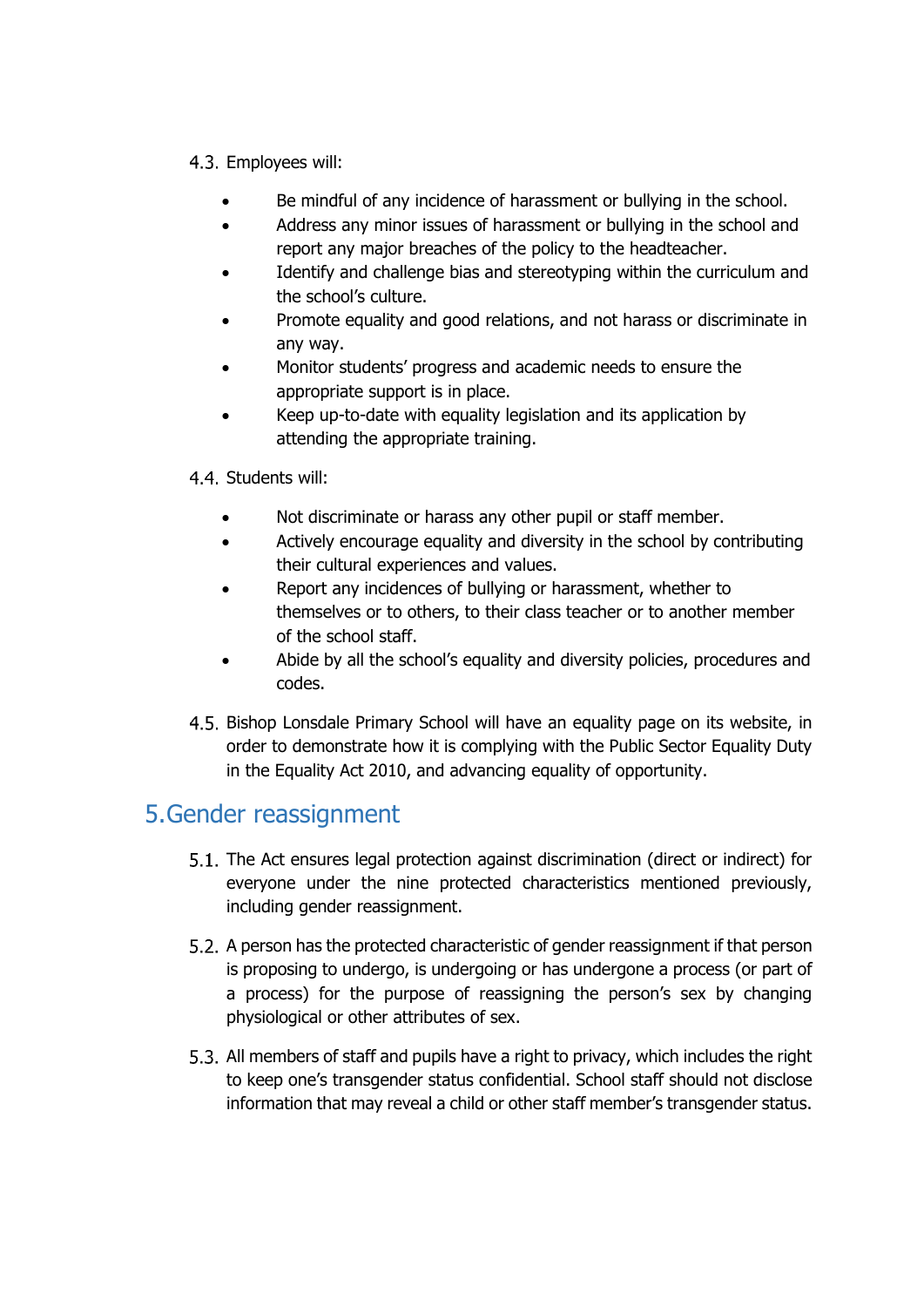- 5.4. The school will appoint a staff member in whom any transgender child can confide and who can deal with any issues that may arise, for instance bullying or harassment.
- 5.5. A glossary of terminology related to the transgender field can be found on the [Gender Identity Research and Education Society Website.](http://www.gires.org.uk/schools.php)

## <span id="page-7-0"></span>6.Uniform/dress policy

- 6.1. The Act does not deal specifically with school uniform or other aspects of appearance, such as hair colour and style, and the wearing of jewellery and make-up, but the general requirement not to discriminate in the treatment of pupils applies here in relation to other aspects of the school policy.
- 6.2. Bishop Lonsdale Primary School will ensure that blanket uniform policies do not discriminate because of race, gender, disability, religion/belief, sexual orientation or age.
- 6.3. Bishop Lonsdale Primary School will be sensitive to the needs of different cultures, races and religions and act reasonably in accommodating these needs, without compromising important school policies, such as school safety or discipline.

#### <span id="page-7-1"></span>7.Curriculum

All pupils will be entitled to access to a curriculum and to teaching and learning opportunities which meet their needs, including extra support where this has been identified as a statutory need. When planning the curriculum, the school will take every opportunity to promote and advance equality.

### <span id="page-7-2"></span>8.Promoting equality

In order to meet our objectives, the school has identified the following priorities:

- Bishop Lonsdale Primary School will provide auxiliary aids that are directly related to disabled children's educational needs as a reasonable adjustment so they can integrate wholly in all parts of school life.
- Staff will ensure that all pupils are able to take part in extra-curricular activities and residential visits, and the school will monitor uptake of these visits to ensure no one is disadvantaged on the grounds of a protected characteristic.
- Bishop Lonsdale Primary School will ensure that all forms of prejudicemotivated bullying is taken seriously and dealt with equally and firmly.
- There will be differential schemes of work designed to meet the abilities and learning styles of all pupils.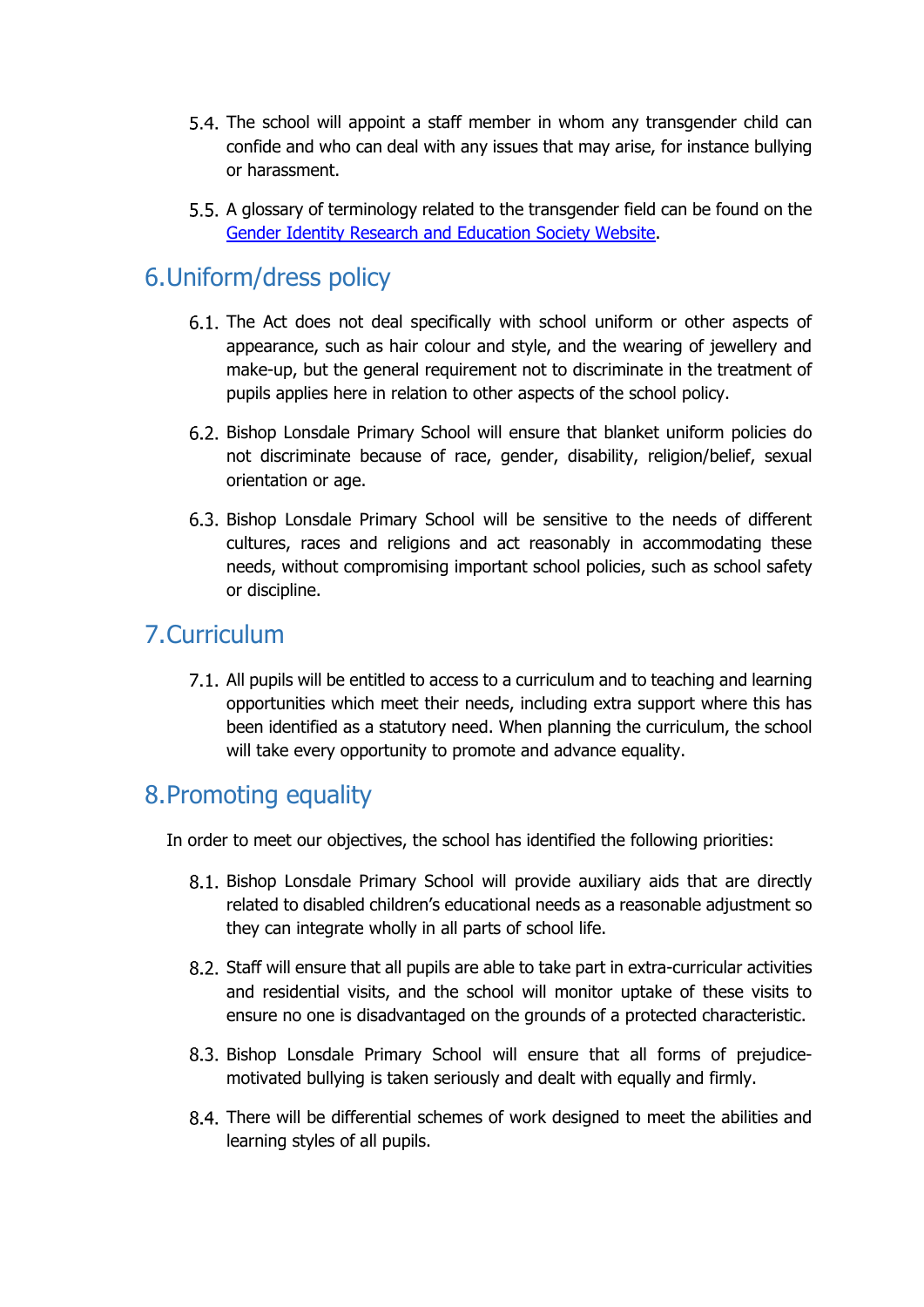- 8.5. There will be a clearly defined disciplinary system, which will be consistently enforced.
- The school will increase access for disabled children and young people to the school curriculum and will take necessary steps to meet pupils' needs by using a variety of approaches and planning reasonable adjustments for disabled pupils, enabling our pupils to take as full a part as possible in the activities of the school.
- 8.7. The school will ensure there is adequate access to the physical environment of the school.
- The school will improve the delivery of written information to disabled children and young people.
- The school will seek the views of advisory staff, outside agencies and local schools.
- 8.10. Throughout the year, the school will plan ongoing events to raise awareness of equality and diversity.
- 8.11. The school will consult with stakeholders, i.e. pupils, parents/carers, staff and relevant community groups, to establish equality objectives and draw up a plan based on information collected on protected groups and accessibility planning. These equality objectives will be reviewed and reported on annually.
- 8.12. Bullying and prejudice will be carefully monitored and dealt with accordingly. Regular training will be given to both existing and new staff to ensure that they are aware of the process for reporting and following up incidents of prejudice-related bullying.

### <span id="page-8-0"></span>9.Addressing prejudice-related incidents

- 9.1. Bishop Lonsdale Primary School is opposed to all forms of prejudice and we recognise that pupils and staff who experience any form of prejudice-related discrimination may fare less well in the education system.
- The school will ensure that pupils and staff are aware of the impact of prejudice in order to prevent any incidents from occurring.
- 9.3. If incidents still occur, the school will address them immediately and report them to the LA.

### <span id="page-8-1"></span>10. Appeal process